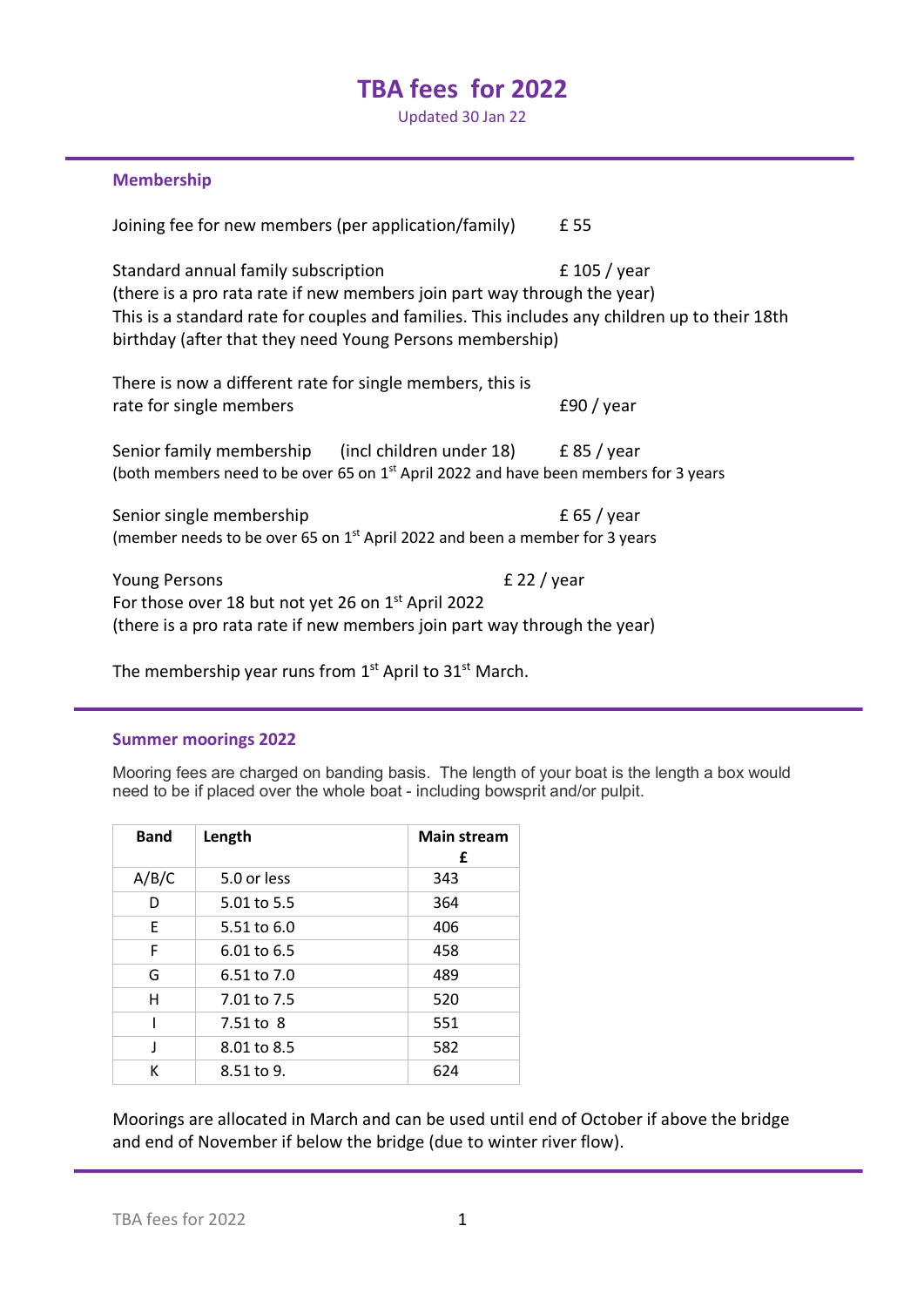| <b>Tender rack by clubhouse</b> | £ 50 (only one per member $-12$ months)                                                                       |
|---------------------------------|---------------------------------------------------------------------------------------------------------------|
| <b>Tender kept in Boatpark</b>  | $\pm$ 50 (12 months) – rate is only for those with Totnes<br>moorings, otherwise see Summer Boatpark storage. |
| <b>Canoe kept in boat park</b>  | £ 50 each (12 months)                                                                                         |

# **Summer boat park storage 2022**

These fees apply to anyone keeping their boat either in storage for the summer in the boat park, and for those keeping a boat there that is not a tender to one on a mooring. For boats launched from their trailers there is a maximum boat length of 5 m (5.5m with trailer).

| <b>Band</b>    | Length (metres) | Fee                |
|----------------|-----------------|--------------------|
| A1             | Up to $3.0$     | <del>112</del> 50  |
| A <sub>2</sub> | 3.01 to 3.5     | <del>182</del> 100 |
| A3             | 3.51 to 4.0     | 210 120            |
| B              | 4.01 to 4.5     | 238 140            |
| C              | 4.51 to 5.0     | <b>266 190</b>     |
| D              | 5.01 to 5.5     | 294 250            |
| E              | 5.51 to 6.0     | 323                |
| F              | 6.01 to 6.5     | 351                |
| G              | 6.51 to 7.0     | 379                |
| н              | 7.01 to 7.5     | 407                |
| ı              | 7.51 to 8       | 436                |
| J              | 8.01 to 8.5     | 470                |
| К              | 8.51 to 9.0     | 500                |
| L              | 9.01 to 9.5     | 540                |

# **Trailer/cradle storage 2022** (summer storage in boat park)

| Length        | Fee  |
|---------------|------|
| Up to 4.0 $m$ | £41  |
| 4.01 to 5.0 m | £46  |
| 5.01 to 6.0 m | £ 57 |
| 6.01 to 7.0 m | £ 67 |
| 7.01 to 8.0 m | £ 77 |
| 8.01 to 9.0 m | £ 88 |
| 9.01 to 10 m  | £98  |
| 10.01 to 11 m | £113 |